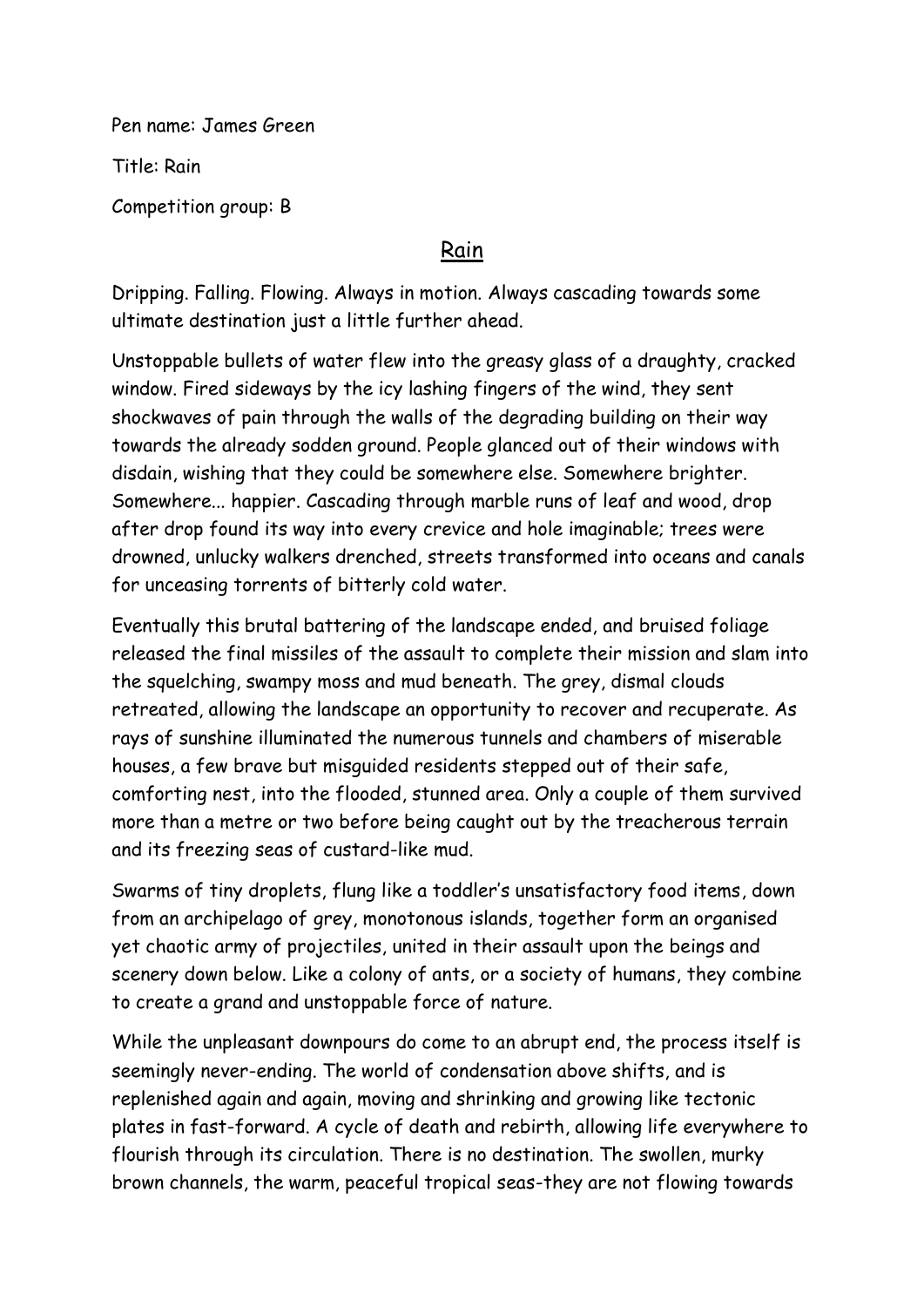some ultimate goal, a definitive ending-they simply flow and swirl and merge until they become each other then split and diverge once more. No meaning, simply existence.

The harsh, devastating downpour ends eventually, and the water cast down from the heavens moves on to the next stage in its existence. How similar to life. Stages of a human life must end, whether we yearn for them to, like a painful hailstorm pummelling us with violent wounds while we stumble around helplessly for somewhere to take refuge, or wish they could continue forever, like a stream gracefully weaving its way through the idyllic meadows. The stream must end, as it swirls and mixes with the salty, bitter waters of the ocean-everything ends eventually.

Human life has an end but no definitive meaning, like the rains will stop, but have no goal. One day, the bright light that comforts the wounded landscape by gently repairing the damage done after a senseless attack of precipitation will become too powerful-and the rains shall fall no more. Just a scorching, inhospitable desert of burnt and parched lands, long forgotten by the deceased creatures that once hid while raindrops thundered upon every surface in sight. Merely a dead sphere of rock, soon to be obliterated by the huge ball of nuclear fusion that made it possible for it to be anything apart from that in the first place.

In the far future, life will cease forever. Everything will end, no creatures, no water, no planets. Just an endless void of nothingness. It will become impossible for the rain to fall-there will be nothing to fall on. Because however long something seems to go on for, it will end. The storm of thrashing winds and devastating downpours will stop eventually, just as surely as a human life. Nothing is forever. The cycle of rain and river and sea may seem infinite, but this is an illusion. An illusion of eternity created by the vastness of the future compared to our own insignificant lifespans. Is it not strangely both comforting and terrifying to know that the grandest structures and processes in this world are as surely doomed by mortality as we are?

Beams of blinding light blast through the canopy to warm the soft, spongy carpet of leaf litter and pine needles laid unevenly around pillars of strong, ageold wood. Bright green leaves glow in the striking gaze of the sun above, highlighting the miniature streams spread in a wonderfully natural pattern over them. Diminutive saplings poke their determined fingers through the flooring, grasping for the life-giving illumination above, always fighting to reach higher,